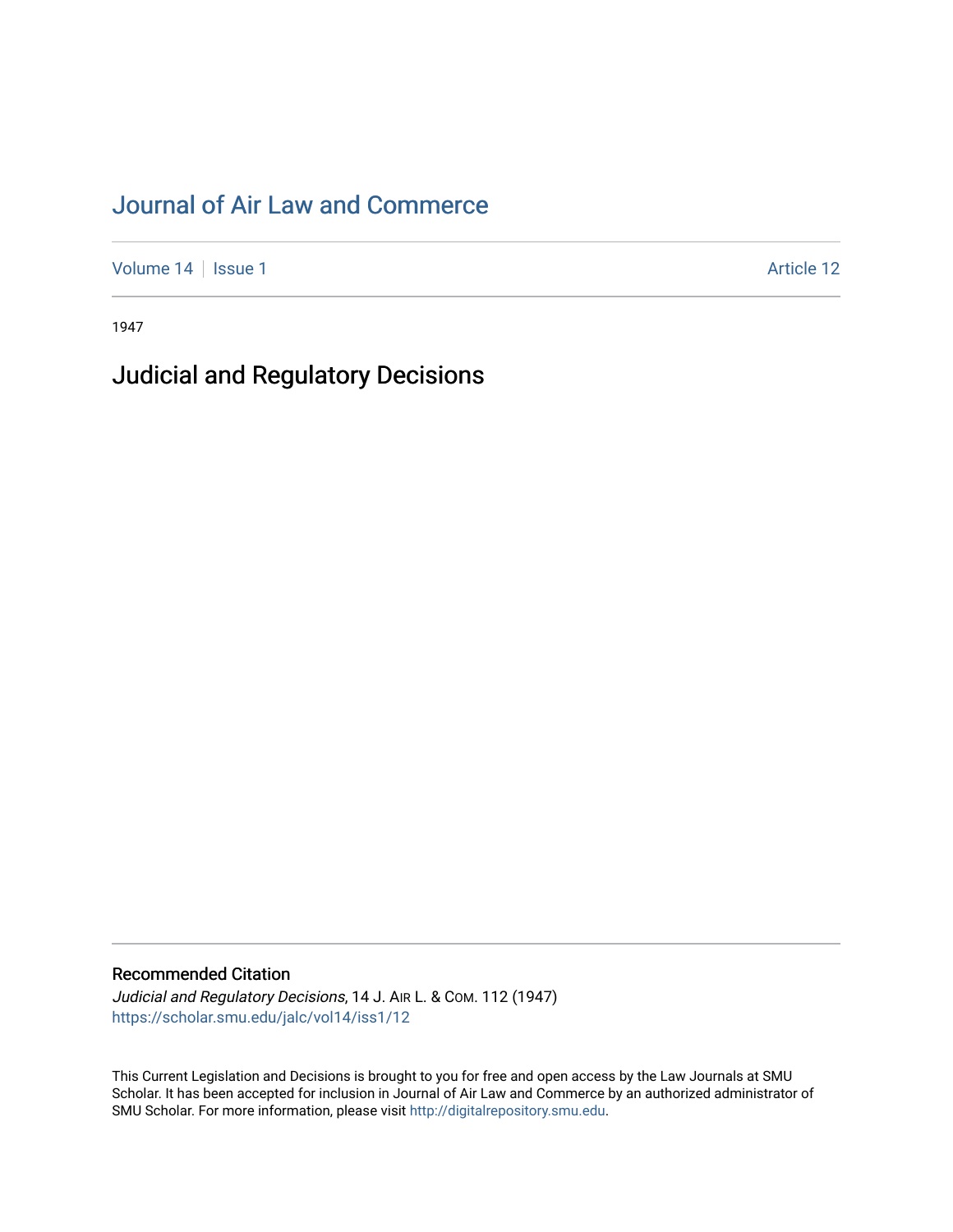### JUDICIAL **AND** REGULATORY DECISIONS

#### Department Editor: Edgar Vanneman, Jr.\*

#### THE CAUSBY CASE AND THE RELATION OF LANDOWNERS AND AVIATORS - A NEW THEORY FOR THE PROTECTION OF THE LANDOWNER

*United States v. Causby et ux.1* involved a conflict between the Government's operation of an airport for Army planes and the use of nearby property as a home and chicken farm. The Causbys purchased 2.8 acres of land in 1934, located about one-third of a mile from a municipal airport, which had been used largely by private aircraft since 1928. In 1942 the United States leased a nonexclusive use of the airport, the lease being renewable until 1967, or six months after the war emergency, whichever occurred first. Approximately 4 per cent of the time in taking off and 7 per cent of the time in landing, the prevailing wind required aircraft using the field to fly directly over the Causbys' house and chicken breeding farm. The end of the runway was 2,220 feet from the house and 2,275 feet from the barn so the 30 to 1 safe glide angle approved by the Civil Aeronautics Authority permitted the planes to pass over the Causby property at a height of 83 feet, 67 feet above the house and 18 feet above the highest tree. Previous flights of smaller planes had not seriously disturbed the Causbys, but the heavy four-motored Army planes came over more frequently, made a louder noise, and at night made a greater glare with their lights. The Causbys asserted this disturbed their sleep, frightened them, and made them nervous. They also asserted that the noise and light frightened the chickens so much that about 150 had been killed by flying into the walls and that egg production had fallen off.

The findings of the Court of Claims clearly establish that these flights of heavy bombers had destroyed the use of the property as a commercial chicken farm, the peace and comfort of the plaintiff's home had been seriously intefered with, and the property had decreased in value.2 Since at the time of this suit the Government was not suable in tort, $^3$  the plaintiffs alleged that their property was taken for public use without just compensation in contravention of the Fifth Amendment. 4 The Court of Claims found a servitude had been imposed on the land and a judgment of \$2,000 was rendered for the plaintiffs.<sup>5</sup> On appeal to the Supreme Court the judgment was reversed for want of an additional finding of fact as to the exact nature of the easement taken, but the Court held that a servitude had been imposed on the Causbys' land which would merit a recovery under the Fifth Amendment.<sup>6</sup>

Justice Black dissented because the effect of the decision, in his view, was to limit, by the relatively absolute Constitutional barriers of the Fifth Amendment, future adjustments through legislation and regulation which might become necessary with the growth of air transport. According to Justice Black the Constitution does not contain such a barrier. His posi-

**\*** Journal Editor, Legal Publications Board, Northwestern University School of Law.<br>1328 U.S. 256, 66 S. Ct. 1062, 1946 USAvR 235 (1946).

1328 U.S. 256, 66 S. Ct. 1062, 1946 USAvR 235 (1946). **<sup>2</sup>***Causby v. United States,* 60 F. Supp. 751, 755 (Ct. **Cl.** 1945), 1945 USAvR

1, 7.<br><sup>3</sup> This immunity, based on the attributes of sovereignty, was removed for the purpose of most tort cases by the Legislative Reorganization Act of 1946, Pub. L. No. 601, 79th Cong., 2d Sess. (Aug. 2, 1946) Title IV. But see notes 43, 44, 45 *infra.*

<sup>4</sup>U.S. Const. Amend. V. "Nor shall private property be taken for public use, without just compensation."

**<sup>5</sup>***Causby v. United States,* 60 F. Supp. 751 (Ct. **Cl.** 1945), 1945 USAvR 1. *<sup>6</sup> Supra* note 1 at 1068, 1069.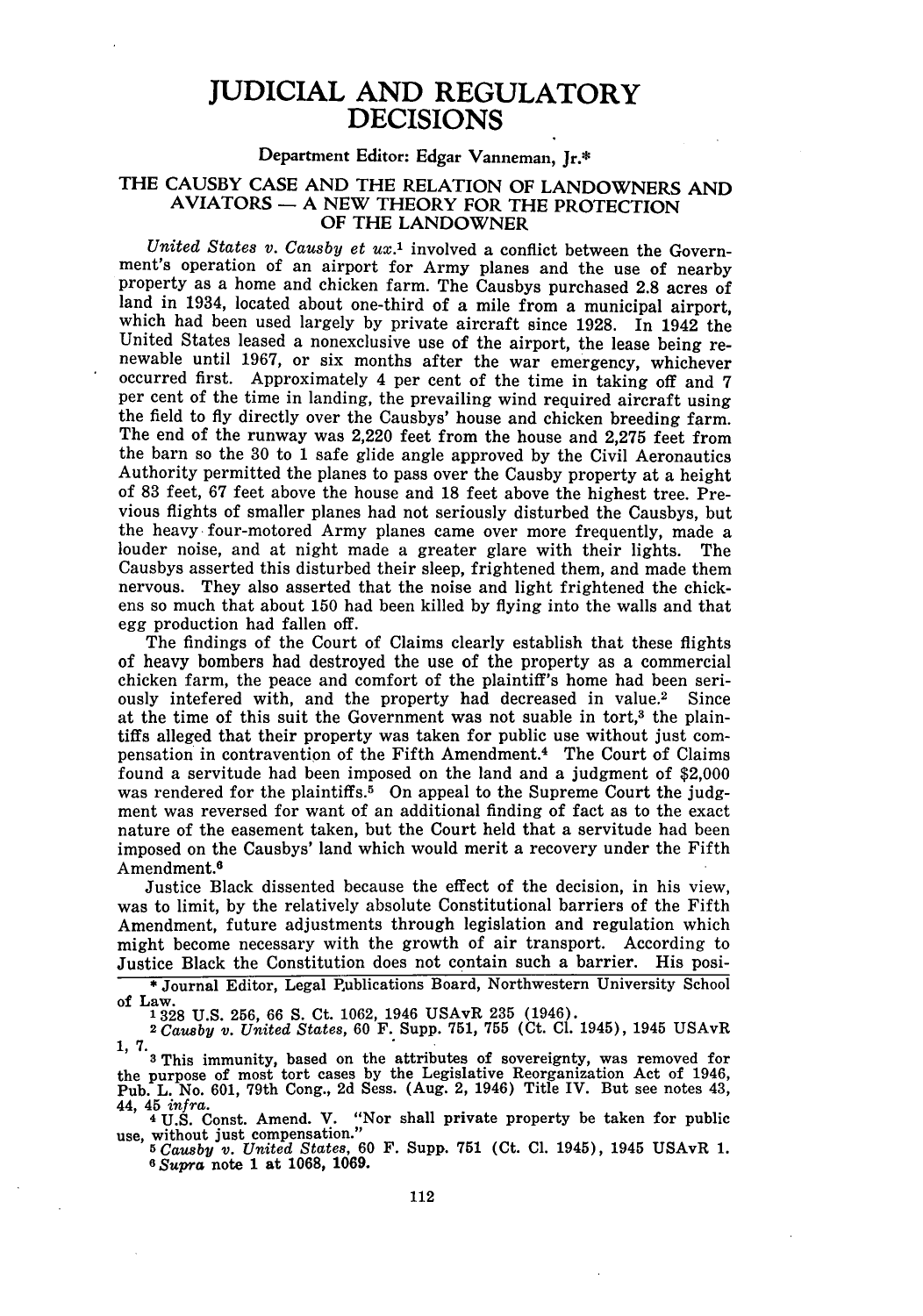tion was that this was really a tort action for noise and glare and that there was no Constitutional "taking." The Constitution gives Congress the power to deal with the navigable airspace and Congress has acted under this power to authorize the Civil Aeronautics Authority (Board) to establish the safe altitude of flight, including a safe glide angle for landing and taking-off. He concludes that Congress can be trusted to preserve the freedom of the air, and at the same time, satisfy the just claims of aggrieved persons while the courts do not have the techniques to handle these complicated problems.

The solution of the conflict of interest, *i.e.,* the freedom of locomotion versus the unrestricted enjoyment of one's property, has been debated by legal writers for many years.<sup>7</sup> The problem was originally complicated by the feeling that there was an immutable doctrine to the effect that ownership of land extended to the periphery of the universe.<sup>8</sup> Numerous writers exposed the fallacy of this belief,<sup>9</sup> Congress denied it,<sup>10</sup> and it is now clearly repudiated by the Supreme Court.<sup>11</sup>

The status of the aviator in his relation to the property owner has also been an important legal question. The American Law Institute approached the problem with the concept that the airman has a "privilege" of flight.<sup>12</sup> This position was criticized as putting too great a burden on the flyer by requiring him to prove that his flight was justified, and of failing to recognize freedom of activity or movement, *i.e.,* "going places and doing things," as one of the fundamental interests of personality. 13 In the *Causby* case the Court rejected the idea that the landowner has an unrestricted ownership of the airspace above his land and declared the air to be a highway in the public domain.<sup>14</sup> Thus the aviator's freedom of flight<sup>15</sup> would appear to be fully recognized so long as he observes the applicable laws. This, however, does not settle the borderline cases, such as the *Causby* case, nor explain the extent of the right remaining with the landowner. Numerous formulas have been suggested to determine the interest of the landowner in the superadjacent airspace of his land.16 They range from the unre-

**<sup>7</sup>**Fagg, Airspace Ownership and the Right of Flight (1932) **3 J.** Air L. 400; Hise, Ownership and Sovereignty of the Air or Air Space Above Landowner's Premises with Special Reference to Aviation (1931) 16 Iowa L. Rev. 169.

<sup>8</sup> Lord Coke stated the doctrine as *"cujus est solum ejus est usque ad coelum"*<br>which is usually translated, "He who owns the land owns up to the sky." For a complete history of the maxim see Sweeney, Adjusting the Conflicting Interests of Landowner and Aviator in Anglo-American Law (1932) 3 J. Air L. 329, 355-

373, 531-551. 9 Kingsley & Maugham, The Correlative Interests of the Landowner and the Airman (1932) 3 **J.** Air L. 374; Bouv6, Private Ownership of Navigable Air Space under the Commerce Clause (1935) 21 A.B.A.J. 416; Hackley, Trespass- ers in the Sky (1937) 21 Minn. L. Rev. 773; Hotchkiss, The Law of Aviation **(2d**

ed. 1938) §31. 10 "The United States of America is hereby declared to possess and exercise complete and exclusive national sovereignty in the air space above the United States." 52 Stat. 1028 (1938), 49 USCA §176(a) (1945). "There is hereby<br>recognized and declared to exist in behalf of any citizen of the United States a<br>public right of freedom of transit in air commerce through the naviga space of the United States." 52 Stat. 980 (1938), 49 USCA §403 (1945). *11Supra* note 1 at 1065, 1071. *See Northwest Airlines v. Minnesota,* **322**

U.S. 292, 302-303, 1944 USAvR 1, 10 (1944) (concurring opinion of Justice Jack-<br>son also rejects *ad coelum* doctrine). <sup>12</sup> Restatement, Torts (1934) §194.

<sup>13</sup> Green, The Torts Restatement (1935) 29 Ill. L. Rev. 582, 589-590; Hack-<br>ley, Trespassers in the Sky (1937) 21 Minn. L. Rev. 773, 803.<br><sup>14</sup> Supra note 1 at 1068. Notice also that Congress has declared that there

is a public "right" to freedom of transit in air space, supra note 10.<br>
<sup>15</sup> Green, Flight of Aircraft—Right or Privilege? (1935) 6 J. Air L. 201<br>
Green, Trespass by Airplane (1936) 31 Ill. L. Rev. 499.<br>
<sup>16</sup> Sweeney. Adj

in Anglo-American Law (1932) **3** J. Air L. 329, 347-355.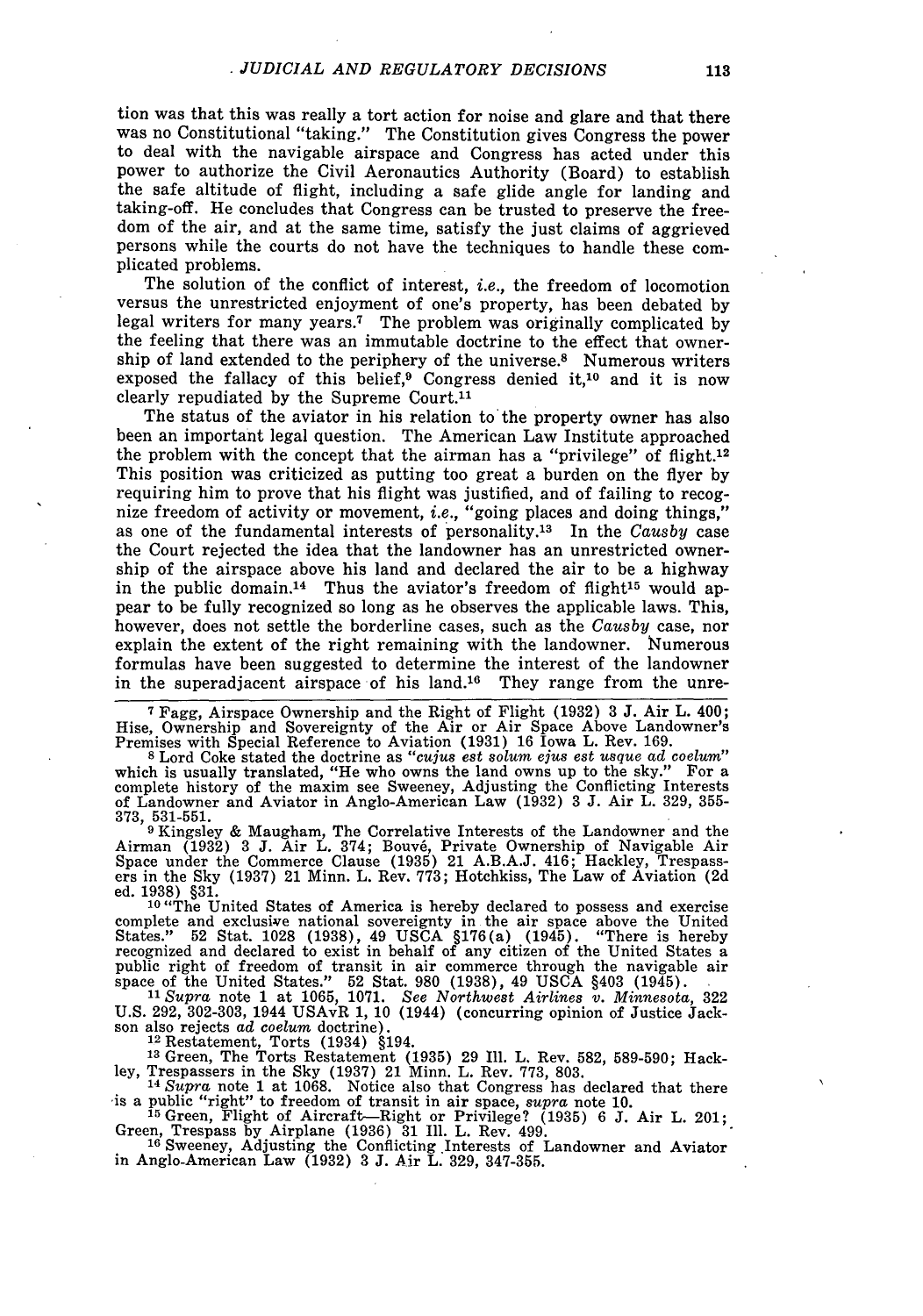stricted ownership under the above-mentioned *ad coelum* doctrine to no ownership in unenclosed airspace. But here now there is a judicially sanctioned formula. The Court says, "The landowner owns at least as much of the space above the ground as he can occupy or use in connection with the land.  $\ldots$  The fact that he does not occupy it in a physical sense  $\ldots$  by the erection of buildings and the like - is not material."<sup>17</sup> This has been known as the "possible effective possession" theory as adopted by other courts in previous cases<sup>18</sup> but does not appear to correspond with the test of actual use found in *Hinman v. Pacific Air Transport19* cited by the Court. The problem will bear further judicial clarification.

The important contribution of the *Causby* case appears to be its extension of the remedies available to the landowner. Formerly it was thought that he was limited to tort actions in negligence, trespass, or nuisance.<sup>20</sup> One low, unintentional flight might become actionable as a negligent harm.<sup>21</sup> An intentional invasion of a property interest can be viewed as a trespass.<sup>22</sup> This would include cases of an actual physical touching of the land or the structures and emblements attached to it as well as invasions of the airspace immediately adjacent thereto.<sup>23</sup> Repeated invasions of the property may constitute a continuing trespass or nuisance.<sup>24</sup> But generally nuisance will consist of a disturbance of privacy, imminence of danger, or disturbance by noise, wind, or dust.<sup>25</sup> Most modern codes do not require a specific choice of remedy. But the plaintiffs in the *Causby* case were confronted with a serious harm imposed by the United States Government which was not suable in tort, so they were forced to go outside the usual scope of relief for injuries of this nature and allege that the United States had made such use of their property as to amount to a taking.

This was a case of first impression and there was little precedent for the holding other than the historical development in the body of law de-

**<sup>17</sup>***Supra* note **1** at **1067. <sup>18</sup>***Swetland v. Curtiss Airports Corp.,* 55 F. **(2d)** 210, 203 (C.C.A. 6th, 1932), 1932 USAVR 1; Cory v. Physical Culture Hotel, 14 F. Supp. 977, 982 (W.D.N.Y.)<br>1936), 1936 USAvR 16; Delta Air Corp. v. Kersey, 193 Ga. 862, 869, 20 S.E. (2d)<br>245, 249, 1946 USAvR 264 (1942). Massachusetts courts have adopt bitrary theory that the landowner has title to the air space up to a height set by statute and any flights below this are at least technical trespasses. *Burnham v. Beverly Airways,* **311** Mass. 628, 42 N.E. (2d) 575, 1942 USAvR 1 (1942); *see Smith v. New England Aircraft Co.,* **270** Mass. **511, 530; 170 N.E. 385, 393,** 1930 USAvR 1 (1930). **<sup>1984</sup>**F. (2d) **755 (C.C.A.** 9th, 1936), 1936 USAvR 1 *cert. denied,* 300 U.S.

654, 1937 USAvR 173 (1937). Judge Haney, at page 758, says, "The owner of land owns as much of the space above him as he uses, but only so long as he uses it. All that lies beyond belongs to the world." This has been viewe the landowner's rights depend, not upon *possible* use of such space, but upon *actual* use. Hackley, Trespassers in the Sky (1937) 21 Minn. L. Rev. **773,** 799. It has also been called a "nuisance" theory since the right of recovery seems to depend on a showing of actual damage. Note (1943) 28 Corn. L.Q. 200. **<sup>20</sup>***Supra* note 1 at 1070 (dissenting opinion of Justice Black) ; Green, Flight

of Aircraft—Right or Privilege? (1935) 6 J. Air L. 201.<br>
<sup>21</sup> Neiswonger v. Goodyear Tire & Rubber Co., 35 F. (2d) 761 (N.D. Ohio<br>
1929), 1929 USAvR 96.<br>
<sup>22</sup> Hinman v. Pacific Air Transport 84 F. (2d) 755 (C.C.A. 9th. 19

1929), 1929 USAvR 96.<br>
<sup>22</sup> Hinman v. Pacific Air Transport, 84 F. (2d) 755 (C.C.A. 9th, 1936), 1936<br>
USAvR 1; *Smith v. New England Aircraft Co.*, 270 Mass. 511, 170 N.E. 385, 1930 USAvR 1 (1930); *Burnham v. Beverly Airways,* **311** Mass. 628, 42 N.E. (2d) **575,** 1942 USAvR 1 (1942). **<sup>23</sup>**Hotchkiss, The Law of Aviation (2d ed. 1938) §34.

**<sup>24</sup>***Warren Township School District v. Detroit,* **308** Mich. 460, 14 N.W. (2d) 134, 1944 USAvR **35** (1944). *<sup>25</sup>Delta Air Corp. v. Kersey,* 193 Ga. 862, 20 S.E. **(2d)** 245, 1946 USAvR 264

(1942); *Thrasher v. City of Atlanta,* **178** Ga. 514, **173** S.E. **817,** 1934 USAvR 166 **(1933).** See 140 A.L.R. 1362 for a summary of cases treating airports and flights of aircraft as a nuisance.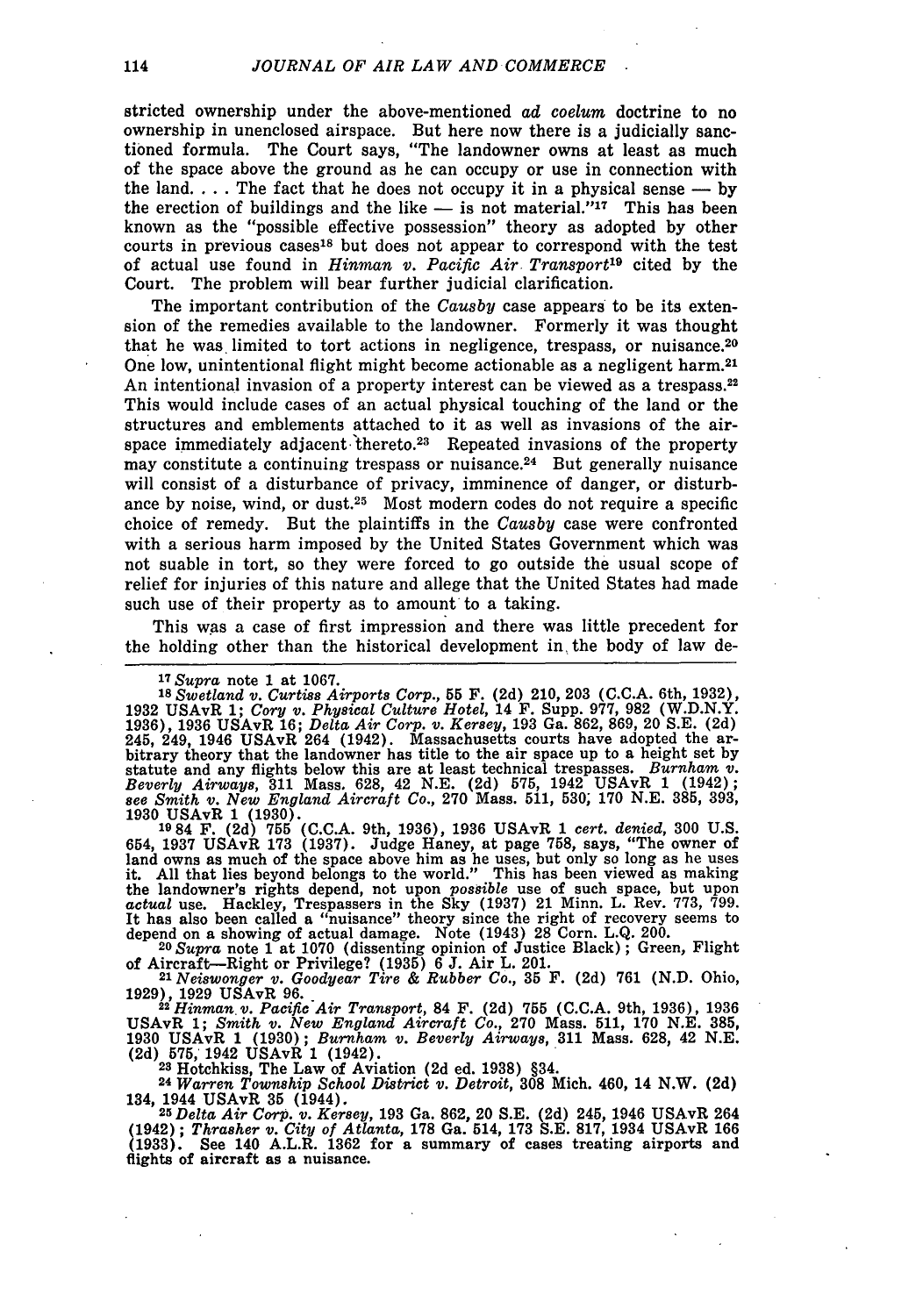fining a "taking."<sup>26</sup> United States v. Cress.<sup>27</sup> a navigable water case, provided the rule that "it is the character of the invasion, not the amount of damage resulting from it, so long as the damage is substantial, that determines the question whether it is a taking."<sup>28</sup> The *Cress* case also held that the fee could remain in the landowner with the United States merely taking the right to use the land by flooding at will. The analogy is close in another respect in that the compensation required was half the value of the property, this being the same percentage fixed by the Court of Claims in the *Causby* case.

Reliance was also placed on *Portsmouth Harbor Land & Hotel Co. v. United States29* in which Justice Holmes took the position that it was possible to impose a servitude on land by firing coastal guns through the superadjacent airspace when this had the effect of limiting the utility of the land and causing a dimunition of its value. The *Portsmouth Harbor* case was decided on an implied contract theory, rather than a "taking" under the Fifth Amendment, but this did not minimize the importance of the unusual servitude recognized.

An analogy for the remedy recognized in the *Causby* case can be found in the nuisance cases. Repeated trespasses and continuing nuisances, such as invasions of floods, fumes, dust, and vibrations from neighboring land, gave successive causes of action under the traditional common law view and damages could only be given for those causes of action which had arisen before the commencement of the action.30 Injunctive relief or another suit were the only remedies for the future. But relief by injunction became discretionary with the court and was generally denied when the offending enterprise was public or semipublic in character.<sup>31</sup> Even some private enterprises were allowed to continue under a doctrine of balancing of conveniences. 32 Some jurisdictions then took the next logical step and assessed permanent damages under a "permanent nuisance" doctrine which extended to private enterprises as well as those having the power of eminent domain.<sup>33</sup> A clear definition of permanence has not been forthcoming but a more flexible practice now allows the plaintiff to elect to treat the nuisance as a permanent one if it appears that it will continue indefinitely and permits the jury to assess damages once for all on the basis of the depreciation in va'ue of the plaintiff's property.<sup>34</sup> Since the plaintiff is precluded from claiw'ng damages from a further continuance of the injury, a privilege com- rable to an easement is conferred upon the defendant.<sup>35</sup>

It would appear that the remedy given the landowner in the instant case has a basic similarity to recoveries allowed under the modern nuisance doctrines. But here we are dealing with an aviation problem that con-

**<sup>26</sup>**See Cormack, Legal Concepts in Cases of Eminent Domain **(1931)** 41 Yale **L.J.** 221.<br>
<sup>27</sup> 243 U.S. 316 (1917)<br>
<sup>28</sup> *Id.* at 328.

**29 260 U.S. 327, 1928** USAvR **28 (1922). <sup>80</sup>***Uline v. New York Cent. & H. R. R. Co.,* **101** N.Y. **98,** 4 **N.E. 536 (1886);** *Bartlett v. Grasselli Chemical Co.,* 92 W. Va. 445, **115** S.E. 451 (1922).

**<sup>81</sup>**McClintock, Discretion to Deny Injunction Against Trespass and Nuisance **(1928)** 12 Minn. L. Rev. **565. <sup>82</sup>**Note **(1933)** 40 W. Va. L.Q. 59.

**<sup>83</sup>**This doctrine seems to trace its origin to *Town of Troy v. Cheshire R. Co.,* 23 N.H. 83 (1851). The decisions are collected and discussed by Justice Brandeis in City of Harrisonville v. W. S. Dickey Clay Mfg. Co., 289 U.S. 334 (1933), a leading case on the subject.<br><sup>34</sup> McCormick, Damages (1935) §127. For an even more intensive treat-

ment see McCormick, Damages for Anticipated Injury to Land (1924) **37 Harv.** L. Rev. 574.

*385 Thompson v. Illinois Cent. R. Co.,* 191 Iowa **35, 179** N.W. 191 **(1920);** *Payne v. Bevel,* 99 Okla. 106, **225** P. 691 **(1923).**

115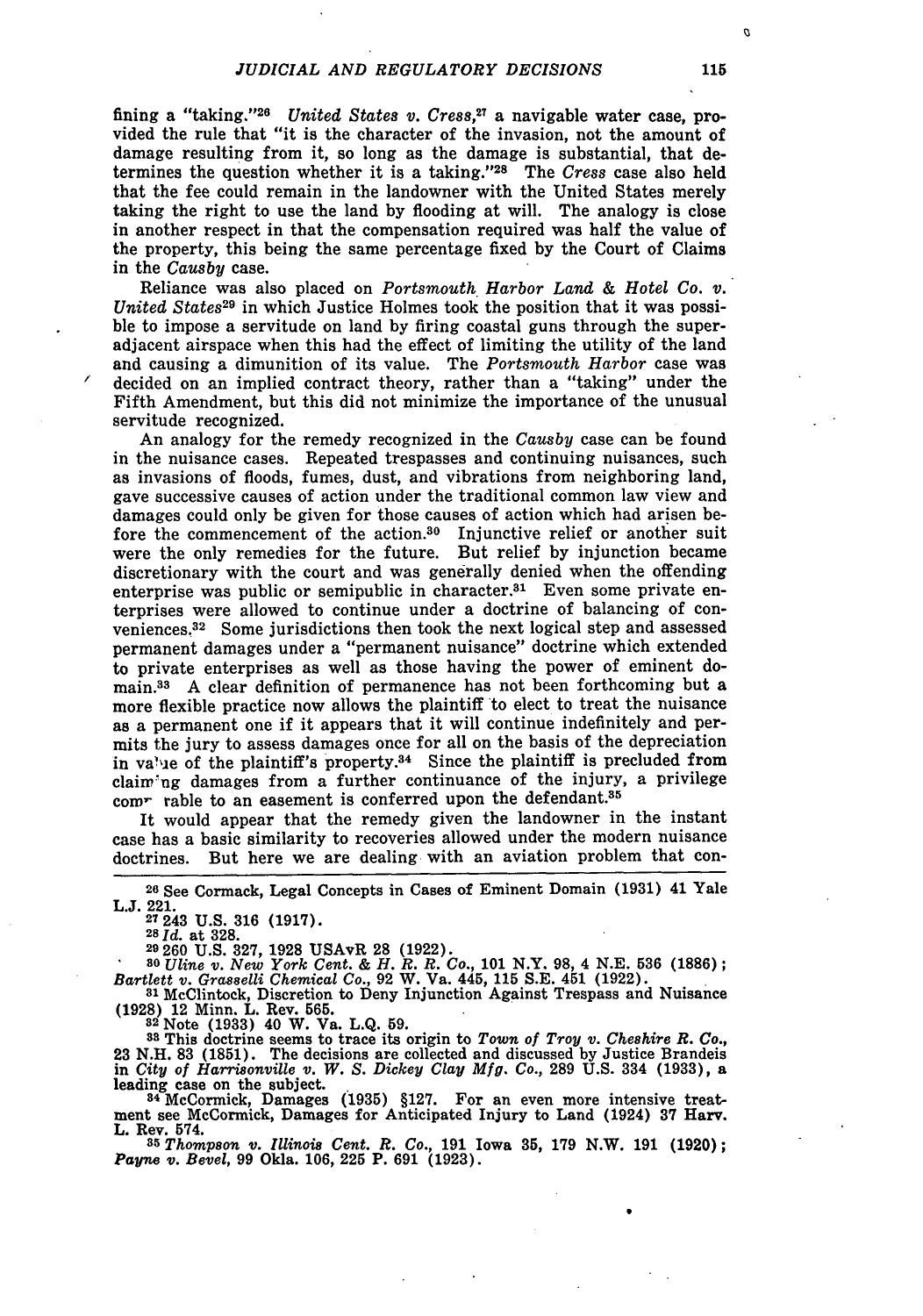cerns the relative rights of the landowner and the aviator. This use of the navigable airspace is a modern development of such importance that ordinarily it cannot be enjoined. Yet there is actual and serious damage to property by such flights. This damage is basic to recovery<sup>36</sup> but when it is present, the *Causby* case would appear to insist that recompense be made. Municipal airports now have the power of eminent domain<sup>37</sup> but this involves a duty to exercise it to prevent injury.38 Land not taken **by** condemnation proceedings cannot be "taken" otherwise without liability. **Of** course there are limits to the remedy. **A** normal flight within the navigable airspace prescribed by legislation is not a "taking."<sup>39</sup> Take-offs and landings present the problem and in those cases the altitude of **500** feet provides no magic dividing line.40 Likewise such actions will probably be strictly limited to comparable situations.<sup>41</sup>

While the recently enacted Federal Tort Claims Act<sup>42</sup> may obviate the necessity of many suits under this theory, Section  $421(a)^{43}$  can be interpreted to exclude claims for incidental damage to property<sup>44</sup> despite the obvious intent of the framers of the Act to provide a substitute for prohibited private bills.<sup>45</sup> Judicial interpretation is needed. In any event the theory of the *Causby* case will be of special value in jurisdictions which do

**<sup>36</sup>***United States v. 357.25 Acres of Land in Calcasieu Parish, La.,* **55** F. Supp. 461 (W.D. La. 1944), 1944 USAvR 36. This was a condemnation proceeding and the planes were to pass over the land in question at a height of 25 to  $4\overline{0}$ feet. It was unimproved land in open country. The jury found no damage so<br>the Government's deposit was returned. See also *Portsmouth Harbor Land &*<br>Hotel Co. v. United States, 64 Ct. Cl. 572 (1928) (claim was denied on re for insufficient proof that any agent of the Government was authorized to take the land in question and that the Government intended to fire the guns over the property in time of peace).

<sup>37</sup>This is a statutory matter in most states.

*38See Richards v. Washington Terminal Co.,* **233** U.S. 546, 557 (1914); *Delta Air Corp. v. Kersey,* 193 Ga. 862, 871, 20 S.E. **(2d)** 245, 250, 1946 USAvR 264 (1942); *Burnham v. Beverly Airways,* **311** Mass. 628, 635-636, 42 N.E. 575, 579, 1942 USAvR 1 (1942). **<sup>39</sup>**Justice Douglas appears to assume that Congress, under the Commerce

Clause, can make a reasonable definition of navigable airspace. This would seem warranted from the navigable water cases and the fact that the Fifth Amendment must be read in conjunction with the rest of the Constitution. *United. States v. Commodore Park, Inc.,* 324 **U.S. 386** (1945). **<sup>40</sup>***Cory v. Physical Culture Hotel,* 14 F. Supp. 977, 982 (W.D.N.Y. 1936),

1936 USAvR 16 *aff'd* **88** F. (2d) 411 (C.C.A. 2d, 1937), 1938 USAvR 15. "The height at which an airplane operator may pass above the surface without trespassing is a question depending for solution on the facts in the particular case, and this question is unaffected by the regulations promulgated by the Department of Commerce under the Air Commerce Act of 1926." **<sup>41</sup>***See Portsmouth Harbor Land & Hotel Co. v. United States,* **260 U.S. 327,**

330, 1928 USAvR 28 (1922) (dissenting opinion of Justice Brandeis). 42 Pub. L. No. 601, 79th Cong., 2d Sess. (Aug. 2, 1946) Title IV. **<sup>43</sup>***Id.* at §421 "The provisions of this title shall not apply to-(a) Any claim

based upon an act or omission of an employee of the Government, exercising due care, in the execution of a statute or regulation, whether or not such statute due care, in the execution of a statute or regulation, whether or not such statute<br>or regulation be valid, or based upon the exercise or performance or the failure<br>to exercise or perform a discretionary function or duty on agency or an employee of the Government, whether or not the discretion involved be abused.

**<sup>44</sup>**The House Committee's version omitted the exclusion of claims based on a "nuisance not involving negligence" because it deemed the general exclusion of claims based on authorized acts by government officers or employees exercising due care sufficiently broad to include this particular problem. H. Rep. No. 2245, to accompany **S.** 2221, 77th Cong., 2d Sess. (1942).

**<sup>45</sup>**Pub. L. No. 601, 79th Cong., 2d Sess. (Aug. 2, 1946) §131. The purpose of §421(a) is also clarified by the Hearings before the Committee on the Judi-<br>ciary on H.R. 5373 and H.R. 6463, 77th Cong., 2d Sess. (1942) 28, 33, 64-66;<br>Armstrong and Cockrill, The Federal Tort Claims Bill (1942) 9 Law Prob. **327, 330.**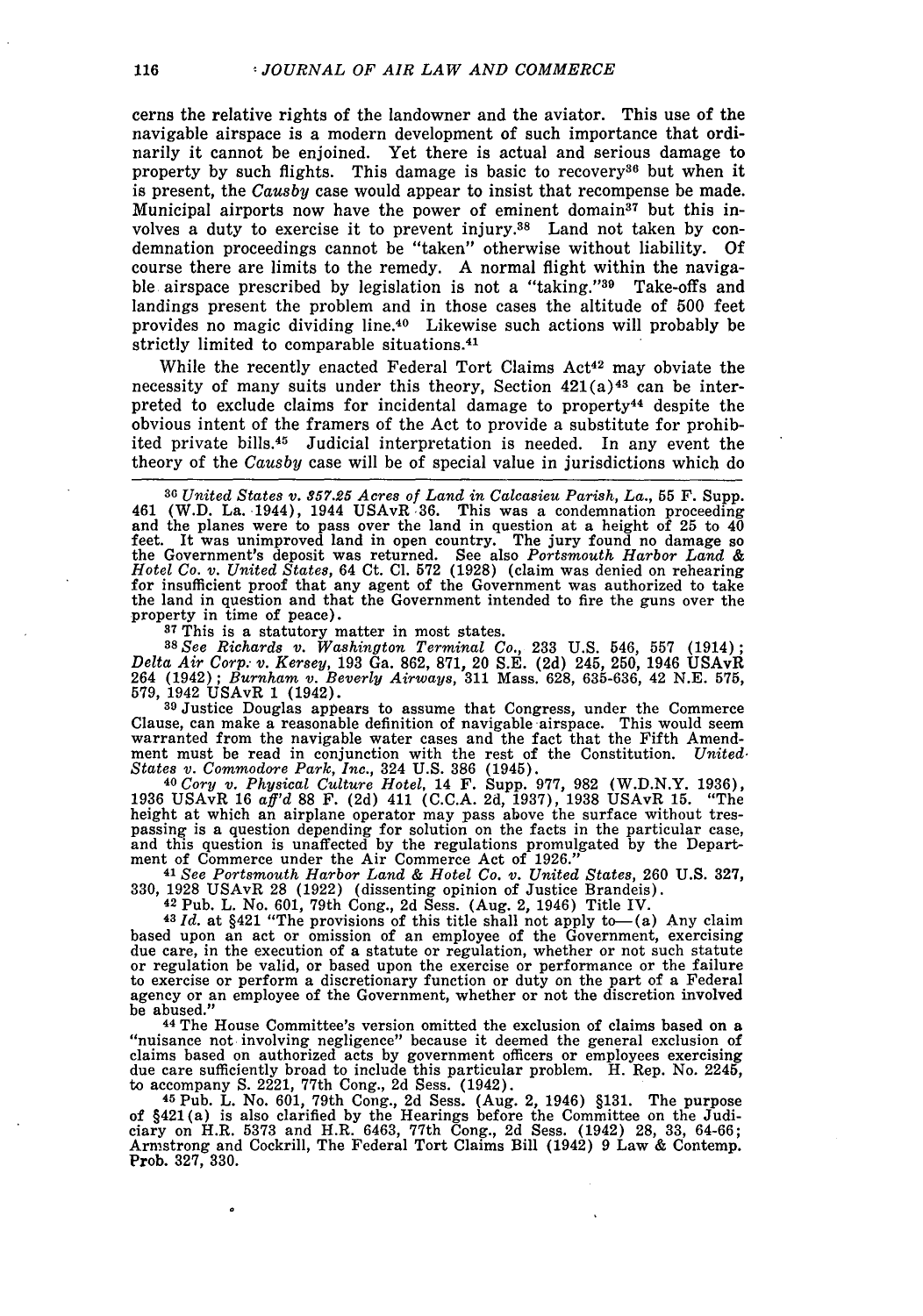not recognize the permanent nuisance doctrine. $4^6$  Of course, the nature of the easement that may be taken is still an unanswered problem, as is the use that may be made of such an easement.<sup>47</sup> But future users of the remedy are not without a formula for the Court has said, "The airplane is part of the modern environment of life, and the inconveniences which it causes are normally not compensable under the Fifth Amendment. The airspace, apart from the immediate reaches above the land, is part of the public domain. We need not determine at this time what those precise limits are. Flights over private land are not a taking, unless they are so low and so frequent as to be a direct and immediate interference with the enjoyment and use of the land."<sup>48</sup>

HAROLD D. NAGEL\*

#### **PARAMOUNT PUBLIC INTEREST IN DOMESTIC NEW ROUTE CASES**

Applicants for certificates of public convenience and necessity to operate aircraft for hire as common carriers between places in interstate, overseas and foreign air transportation, as defined **by** the Civil Aeronautics Act of **1938,** usually encounter the greatest difficulty in satisfying the Civil Aeronautics Board that the proposed transportation is required **by** the "public convenience and necessity."' In making this determination the Board has considered foremost the Congressional "Declaration of Policy" found in Section 2 of the Civil Aeronautics Act wherein in determining "public interest" and "public convenience and necessity" the Board is admonished to consider, among other things, the concern of the nation as a whole in an economically sound, efficient, and reasonably competitive air transportation system properly adapted to the present and future needs of foreign and domestic commerce, of the Postal Service, and of the national defense.<sup>2</sup>

In the earlier new route cases (distinguished from "grandfather" cases under Section 401(e) of the Act) the Board set up four tests or criteria of "public interest,"3 but in recent years has not enumerated these standards as such. An analysis of the Board's decisions to date on applications to operate competing services or new routes (other than local or feeder line services) indicates that the Board has consistently weighed three pri-

**<sup>46</sup>**McCormick, Damages for Anticipated Injury to Land (1934) 37 Harv. L. Rev. 574. **<sup>47</sup>**Note (1937) 8 Air L. Rev. **52. <sup>48</sup>***Supra* note **I** at 1068. See also Opinion of the Attorney General of North

Carolina (1946) C.C.H. Avn. L. Serv. No. 2308.

\* Member of the Legal Publications Board, Northwestern University School of Law.

1Civil Aeronautics Act of 1938, Section 401(d), 52 Stat. 987 **(1938),** 49 U.S.C.A. §481 (Supp. 1946). Under Section 401 (a) of the Act, no carrier may engage in air transportation unless it has in force a certificate of public convenience and necessity issued by the Board. 52 Stat. 987 (1938), 4 venience and necessity issued by the Board. 52 Stat. 987 (1938), 49 U.S.C.A. §481 (Supp. 1946).<br><sup>2</sup> Civil Aeronautics Act of 1938, Section 2, 52 Stat. 980 (1938), 49 U.S.C.A.

§402 (Supp. 1946).

**3 (1)** whether the new service will serve a useful public purpose responsive to public need; (2) whether the purpose can and will be served as well by existing lines or carriers; **(3)** whether it can be served by the applicant without impairing the operations of existing carriers contrary to the public interest; and (4) whether any cost of the proposed service to the Government in the form of<br>mail subsidies or safety facilities will be outweighed by the benefit which will<br>accrue to the public from the new service. United A.L., Red Blu **C.A.A. 778** (1940).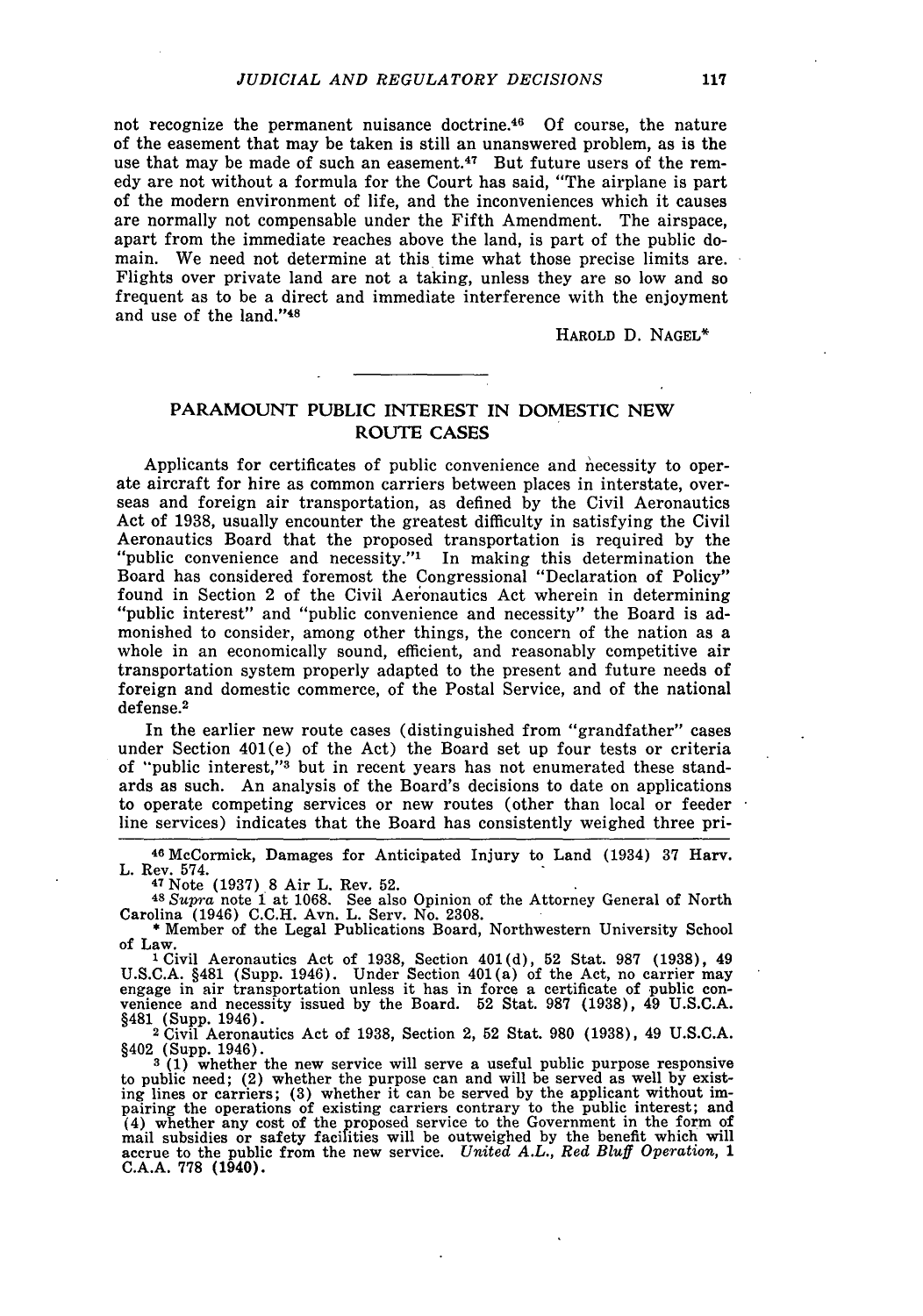mary factors in determining the paramount public interest in each fact situation presented.<sup>4</sup> These factors are:

- **(1)** the benefit to the public from the new services;
- (2) the financial and economic interest of the air carriers involved; and
- **(3)** the desirability of competition.

Because of the wide differences in individual fact situations, the differing policies of Board members, and the apparent changing emphasis of the decisions, it is difficult to reconcile the numerous opinions of the Board and to anticipate the weight that may be given **by** the Board to each factor in new fact situations.

Although decided in May 1946, *The West Coast Case5* is at this writing the most recent and comprehensive new route pronouncement of the Board on domestic new route applications (other than the area cases involving primary local or feeder line services). This case does much to indicate how the Board will treat new route applications during the postwar transition period of development of our national air transport system, and is perhaps illustrative of the treatment the Board may be expected to give the second and third factors. The Board, by a three to one decision, denied Western Air Lines' application for a route competing with United Air Lines between the enlarged traffic-producing cities of San Francisco, Portland and Seattle. It held, that in this case, financial and economic considerations outweighed the desirability of competition. The first factor (benefit to the public)<sup>6</sup> which is usually concerned with such matters as single plane service, nonstop service, shorter routes, greater convenience to the users, etc., was not of great relevance in this opinion. The case was re-opened and decision on re-argument had not been handed down at this printing.

*The Financial and Economic Factor.* This factor divides into two aspects: (a) the diversion of passengers and revenue which the new service would cause to other carriers7 and (b) the increased economic security which additional revenue from the new route would bring one of the applicant carriers.8 The first aspect was given primary attention in *The West Coast Case; i.e.,* the financial effect of the diversion of revenue passengers

**<sup>4</sup>**It is well-established that the Board is the sole arbiter of the paramount public interest in domestic cases. *United A.L. v. C.A.B.,* 155 F. (2d) 169 (C.C.A.D.C. 1946). In international cases the Board is the sole arbiter as the President's advisor. *Pan American Airways Inc. v. C.A.B.,* 121 F. (2d) **810** C.C.A. 2nd, 1944).<br>
<sup>5</sup> --- C.A.B. --- (Docket No. 250 *et al.*, May 22, 1946).<br>
<sup>6</sup> The public benefit factor was important in *Braniff Air., Houston-Memphis-*

*Louisville Route,* 2 C.A.B. 353 (1940); *Eastern A.L., Birmingham.New Orleans Non Stop Service,* 2 C.A.B. **596** (1941); *Braniff Air.,. Dallas-Kansas City Non Stop Op.,* 3 C.A.B. 19 (1941); *Continental A.L. et al., Texas Air Service,* 4 C.A.B. 215 (1943); *Eastern A.L. et al., Washington Service,* 4 C.A.B. **325** (1943); *American Air. et. al., East-West California,* 4 C.A.B. **297** (1943); *Transcontinental & W. A., Detroit-St. Louis Non Stop,* 6 C.A.B. 471 (1945); *Braniff Air., Route No.* 15 *Restriction, 6* C.A.B. **515** (1945). 7 This factor was important in the following cases: *National Air. et al.,*

*Daytona Beach-Jacksonville Op.,* 1 **C.A.Ai** 612 (1940); *Pacific Alaska Airways,' Seattle-Juneau Operation,* 1 C.A.A. **683** (1940); *Mid-Cont. Air., Twin Cities-St. Louis Operation,* 2 C.A.B. 63 (1940); *Eastern A.L., Chicago-Nashville Non Stop Op.,* **3** C.A.B. 24 (1941); *Transcontinental & W. A. et al., Detroit-Memphis Service,* 6 C.A.B. **117** (1944); *Western A.L. et al., Denver-Los Angeles Service,* 6 C.A.B. 199 (1944); *Colonial Air et. al., Washington-Ottawa-Montreal, 6* **C.A.B.** 481 (1945). **8** This factor was important in *Continental A.L. et al., Denver-Kansas City*

*Service,* 4 C.A.B. 1 (1942) (Continental strengthened); *Colonial Air. et al., Atlantic Seaboard Op.,* 4 C.A.B. **552** and 4 C.A.B. 633 (1944) (National strengthened); *Transcontinental & W. A. et al., Detroit-Memphis,* 6 **C.A.B. 117** (1944) (Mid-Continent strengthened); *Mid Continent Air. et al., Kansas City-New Orleans,* 6 C.A.B. **253** (1945) (Mid Continent further helped); and see note **15** *infra* for cases concerning Western,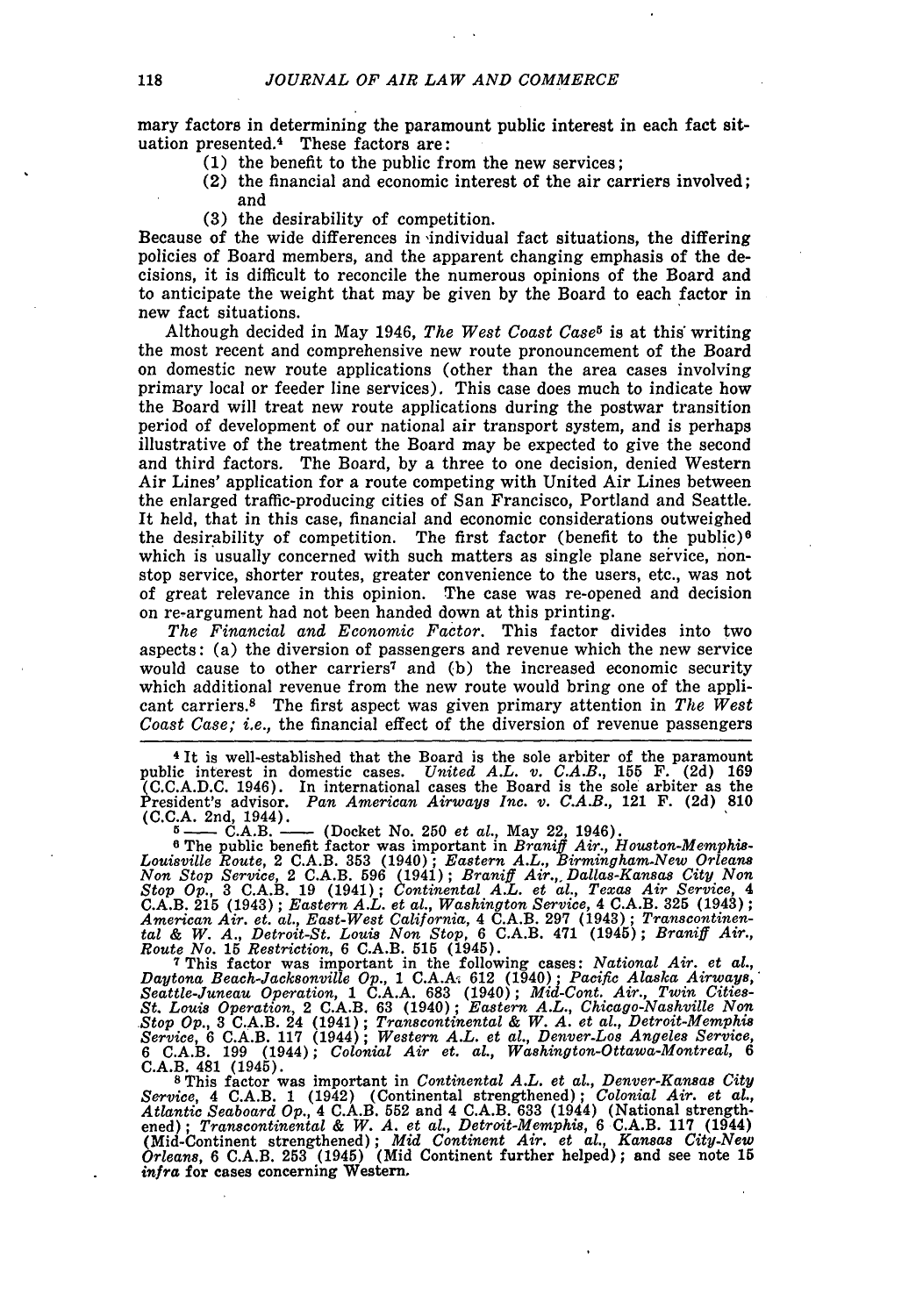which the new services proposed **by** Western would inflict on United. The majority decided that in the absence of other more important factors (and it found none) it would not expose an established carrier whose financial strength was showing a marked tendency to decline to additional impairment **by** authorizing a competitive service when the present service was satisfactory. Diversion of traffic has been considered important **by** the Board because of its view that an economically sound air carrier can render better service and compete more effectively, and also because financial selfsufficiency makes substantial airmail subsidies **by** the government unnecessary.9 The significance of diversion is primarily a matter of degree and has been considered controlling only where substantial. The percent of total revenue passenger mileage diverted held to constitute a substantial divergence has varied from only a few percent to 40% depending on the financial status of the airline affected **by** the divergence. In *The West Coast Case,* no finding was made as to the percentage of revenue United would lose **by** competition from Western, although the determination of the probable amount was feasible. Despite the importance generally given to diversion, however, several decisions have limited its significance **by** declaring that new services and routes would not be denied solely as a protection to a particular carrier or carriers.<sup>10</sup>

The dissent of Mr. Josh Lee pointed out that United's declining financial strength merely paralleled that of the air transportation industry generally in 1945 and asserted that general business trends should not be emphasized in determining the over-riding public interest in a coordinated system of air transportation. It is submitted that this view is questionable. In the early part of 1946, the air transportation industry was showing decreasing profits and mounting monthly deficits due to greatly increased operating expenses. This was true of United and most other domestic air carriers.<sup>11</sup> Private capital was showing less confidence in airline investments.12 In this situation the majority of the **CAB** held that it would be unwise to subject any carrier to further impairment of revenue. More recent data tends to indicate that some carriers are solving their financial problems, but the policy of *The West Coast* opinion in protecting the financial position of a carrier **by** withholding competition would appear sound until the feasibility of profitable operations is clearly shown.<sup>13</sup>

<sup>9</sup> However the airlines say, "It is no longer a question of subsidy. The government makes a big profit. It is probable that the results of the fiscal years 1943-1945 inclusive, will have produced a sufficient surplus of a preceding years." "A Review of Transportation Problems," March 20, 1946, Air Transportation Association of America. The rates of the four largest air carriers is  $45¢$  per ton mile; for other domestic air carriers it is generally  $60¢$ and higher. The government pays railroads 28¢ for slower service but charges the public 3¢ per ounce compared to the new  $5¢$  figure for airmail.

**<sup>10</sup>***Continental A.L. et al., Texas Air Service,* 4 **C.A.B. 215** (1943); *Braniff Air., Houston-Memphis-Louisville Route,* 2 **C.A.B. 353** (1940). *<sup>11</sup>West Coast Case,* Appendix No. 4. Figures available at the time of the

decision indicated that only Continental and Mid-Continent were showing a better net revenue position in 1946 than in 1945, and that Continental, Eastern, Hawaiian and Mid-Continent were the only lines of the 20 domestic air carriers that were able to show a profit. But these figures were for January and February only. See note **13,** *infra. 12 E.g.* The security underwriters of American Airlines had great difficulty

in selling its new security issues in June 1946, an inflationary period when even new companies obtained large financing. Time Magazine, Vol. 48 No. **1,** July 1, 1946.

**<sup>13</sup>**Incomplete reports for 1946 indicate that a number of the airlines may be solving their difficulties. For the 1946 June quarter, United showed a 72 $\epsilon$  as<br>share net income compared to 87 $\epsilon$  for 1945. For the 1946 September quarter,<br>United's profits decreased from \$1,507,155 for 1945 to \$1,502, the entire year, it is probable that practically all the carriers' will show either substantially lower profits or actual losses, however.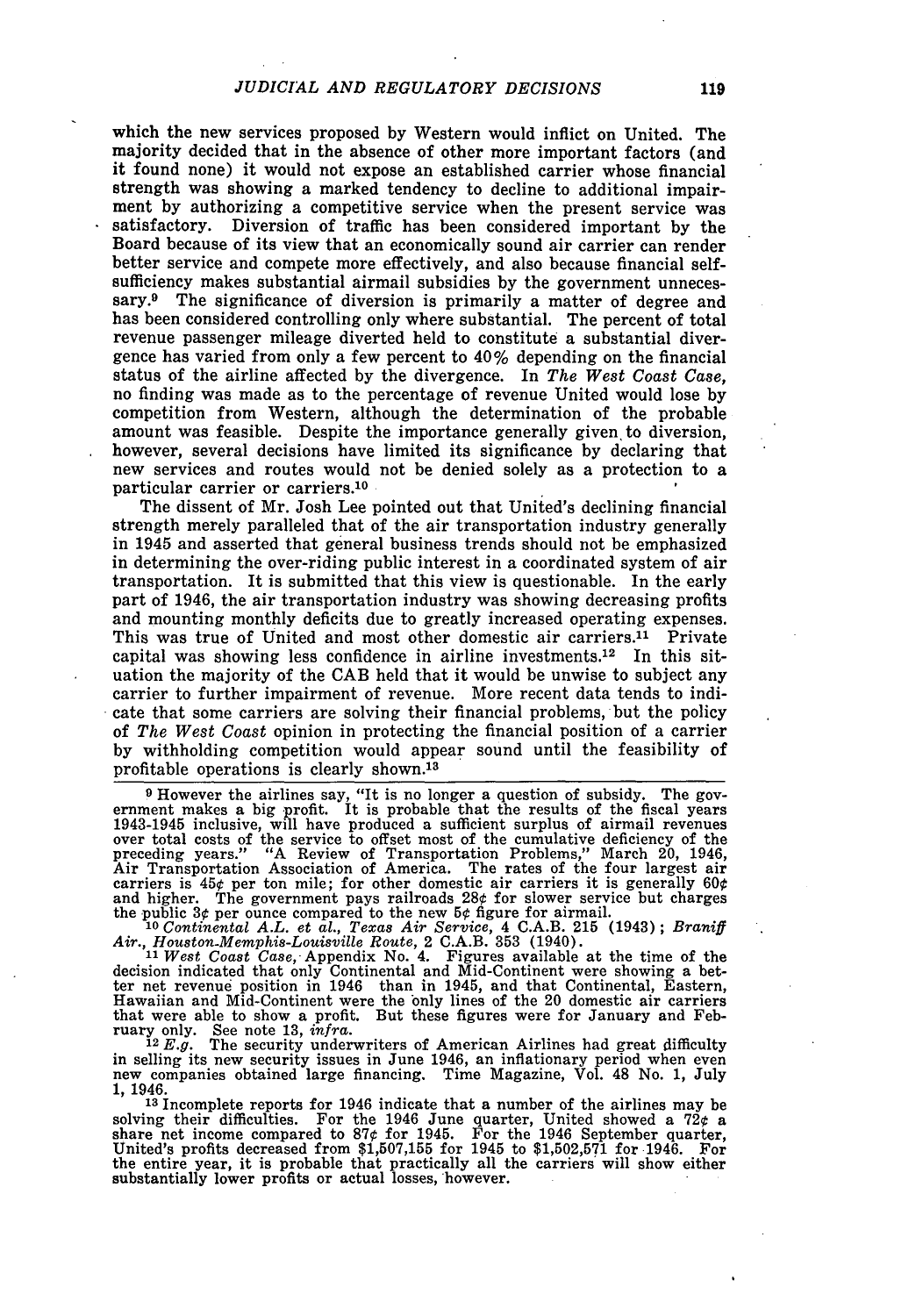The second aspect of the financial factor is the increased economic security to Western which the additional revenue from the new route operation would bring. A number of previous decisions have been based on the desirability of strengthening weaker carriers, not because of their size, but because of their poor financial and economic status, $14$  and several of these cases were concerned with Western.<sup>15</sup> Concurring opinions in some cases have stressed that the revenue and mileage positions of smaller carriers should be built up because any great disparity in size between carriers is not conducive to a balanced transportation system.<sup>16</sup> However, the majority opinions have consistently held that size differential is not controlling in new route cases.17 In refusing an award to Western because of the diversion to United, although United is a much larger carrier, the Board in The West Coast Case affirms the majority policy.<sup>18</sup>

The Competitive  $Factor -$  On the third factor, the desirability of competition, 19 the conflict between the majority and dissenting doctrines in *The West Coast Case* is illustrative of the Board's changing interpretation of this requirement. The original view of the Board, which the dissent of Mr. Lee followed in *The West Coast Case,* stressed that the policy of regulated competition contemplated by the Act required service over comparable or alternate routes between all major terminals, but not necessarily dupli-

14 See note 8 *supra.* Similar considerations have motivated commissions in other transportation fields. *Re Chi. and N. W. Ry. Co.,* P.U.R. 1917A 303 (Wis.); *The New England Divisions Case,* 261 U.S. 184, 189 (1923); *Texas & Pacific Ry. Co. v. Gulf, Colorado & Santa Fe Ry. Co.,* 270 U.S. 266, 277 (1937); *Contract Carriers, Inc., Common Carrier Application,* 41 M.C.C. 165, 170 (1942); *West Coast Bus Lines, Common Carrier Application,* 32 M.C.C. 619, 633 (1942).

<sup>15</sup> American Air. et al., East-West California, 4 C.A.B. 297 (1943); Trans-<br>continental & W. A., North-South California, 4 C.A.B. 373 (1943); Western A.L.<br>et al., Denver-Los Angeles Service, 6 C.A.B. 199 (1944). And see A *of Western A.E. by United A.L.,* 1 C.A.A. 739 (1940).

**16** "It seems to be a reasonable conclusion from the experience of rail carriers and air carriers alike that any great disparity in size between carriers is not conducive to a balanced transportation system." *Eastern A.L., Memphis-Greenville Operation,* 4 C.A.B. 429, 438 (1943) (concurring opinion); *Western A.L. et al., Denver-Los Angeles Service,* 6 C.A.B. 199 (1944) (concurring opinion) ; and see Jackson and Dumbauld, Monopolies and the Courts (1938) 86 U. of Pa. L. Rev. 231, 239 (anti-trust field).

<sup>17</sup>  $E.g.$  "While there is nothing in the Act which requires us to maintain an equality of size or financial strength among the air carriers subject to regulation, the direction in the Act to foster sound economic conditi portation and to improve the relations between and coordinate transportation by carriers makes it necessary that we keep in mind the financial position of carriers since its ability to provide public service will be affected by its financial position." Northwest Air. et al., Chicago-Milwaukee-New Y (1944) (majority opinion).

**<sup>18</sup>**It should be noted that *The West Coast Case* also grants new local and feeder routes to new, small carriers over the protests of both United and Western.<br>This is not inconsistent with the Board's policy that size of a carrier is not controlling. The Board has consistently held that the low traffic potential and marginal character of operation of local and feeder routes is not conducive to satisfactory or efficient operation by trunk line carriers with their large planes and luxury service.

and luxury service.<br>Size is also important in airmail rate cases. Eastern, American, United and TWA have a uniform  $45¢$  per ton mile rate under this policy, and PCA, Chicago and Southern, Western, Hawaiian, Delta, Northwest, Braniff and National have a uniform  $60\phi$  rate.

**<sup>19</sup>**Competitive considerations were important in the following cases: *United A.L.-Western A.E., Interchange of Equipment,* 1 C.A.A. 723 (1940); *Export Air., Trans-Atlantic Service,* 2 C.A.B. 16 (1940); *Mid-Cont. Air., Twin Cities-St. Louis Operation,* 2 C.A.B. 63, 93 (1940); *Transcontinental & W.A., North-South California,* 4 C.A.B. 254 (1943); *Northeast Air. et al., Boston Service, 4* C.A.B. 686 (1943); *Northeast Air. et al., North Atlantic Routes,* 6 C.A.B. **319**  $(1945)$ .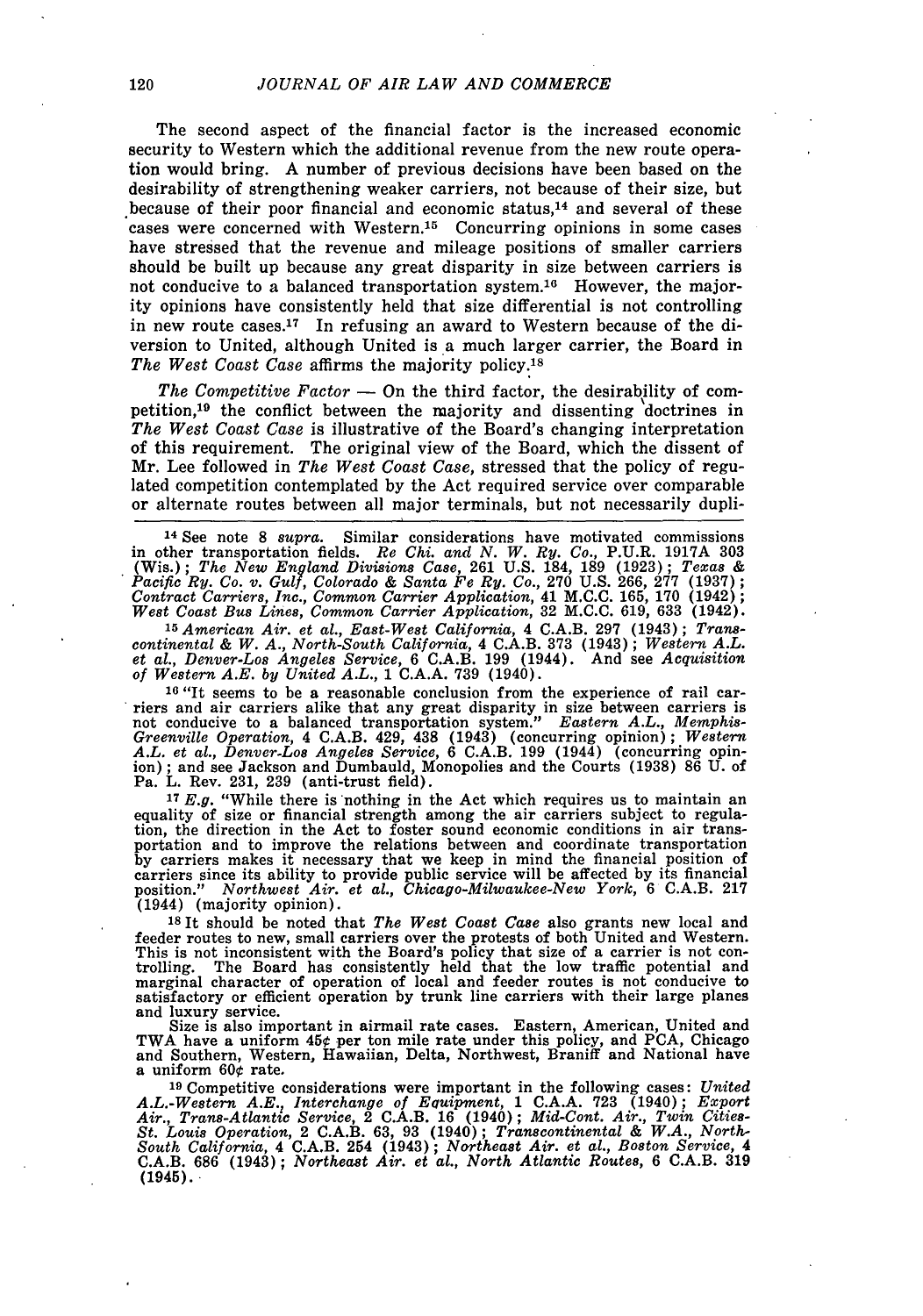cating services.<sup>20</sup> This competition was supposed to form a yardstick for measuring costs and preventing laxities in the service offered. The second view of the Board enunciated a strong but not conclusive presumption that competition is mandatory on any route which offers sufficient traffic to support competing services without an unreasonable increase in operating cost.21 Under this view Western would undoubtedly have received the award in *The West Coast Case* as it was shown that traffic along the West Coast was as great as several eastern routes which supported several carriers. A transition to the present view took place in *The Boston Service Case.22* The concurring opinion of that case, which the majority in effect accepts as its philosophy in *The West Coast Case,* correctly pointed out that the use of a "presumption" was erroneous and that the regulated competition envisioned by Congress was not necessarily required to be fulfilled by duplicating, comparable or alternate services between major terminals, but that the "spirit of emulation" which spreads to routes that do not have direct competing service will usually provide sufficient competitive incentive.<sup>23</sup> The competitive factor is therefore now of equal importance with the financial factor and the public benefit factor; affirmative evidence must be presented to establish any one factor as paramount.

*The Public Benefit Factor* **-** The remaining and often foremost factor, the benefit to the public from the new service, was not of great importance in *The West Coast Case* and may best be illustrated by reference to the *Denver-Los Angeles Case.24* Prior to this opinion, transcontinental passengers to Los Angeles had the choice of through plane single company service by American and TWA, or of connecting service at Salt Lake City with Western's Route No. 13 to Los Angeles and United's Route No. 1 to the East.<sup>25</sup> About  $41\%$  of Western's total revenue passenger mileage came from transcontinental passengers using Route No. 13, and this revenue helped support Western's less profitable routes. It was estimated that about **80%** of the total traffic expected to use United's proposed route from Denver to Los Angeles would be transcontinental. Hence, Western contended that if United were awarded the new route, these transcontinental passengers would be diverted from their Route No. 13 to United. On the other hand, United contended that the passengers on this transcontinental route obviously would prefer through service by United rather than having to

**<sup>20</sup>***United A.L.-Western A.E., Interchange of Equipment,* 1 C.A.A. 723 (1940), *Export Air., Trans-Atlantic Service,* 2 C.A.B. 16, 34 (1940); *Mid-Cont. Air., Twin Cities-St. Louis Operation,* 2 C.A.B. 63, 93 (1940). <sup>21</sup>*Transcontinental & W.A., North-South California,* 4 C.A.B. 254 (1943);

*Colonial Air. et al., Atlantic Seaboard Op.,* 4 C.A.B. **552** (1943). **<sup>22</sup>***Northeast Air. et al., Boston Service,* 4 C.A.B. **686** (1944).

**<sup>23</sup>**The concurring opinion in the *Boston Service Case* quoted the Report of Federal Aviation Commission, January, 1935, 61-62: "We have been fully con- vinced by all we have seen and heard that the present high quality of American air transport is due in large part to the competitive spirit that has existed throughout its development. There has been little direct point-to-point competition on identical routes, and what has existed has been comparatively unimportant. Of much greater benefit has been the availability of two or more alternative routes, served by different companies, between widely sepa tion that exists even between organizations that could not by any conceivable possibility be in direct competition with each other. If any airline running from coast to coast acquires faster and more comfortable airplanes, it takes but little time for the patrons of a line running up and down the Mississippi Valley to complain if it fails to make the same advances." complain if it fails to make the same advances." **<sup>24</sup>***Western A.L. et al., Denver-Los Angeles Service,* 6 C.A.B. 199 (1944).

**<sup>25</sup>**TWA received the majority of this business, while the United-Western connection generally secured less than 15% of the passengers. Before the war,<br>day passengers had to change planes at Salt Lake City while on sleeper planes<br>the passengers remained aboard and the carriers changed crews. Uni *Western A.E., Interchange of Equipment,* 1 C.A.A. **723** (1940). The Denver-Los Angeles route had not been flown previously chiefly because of the lack of aircraft which could easily fly over the mountainous area.